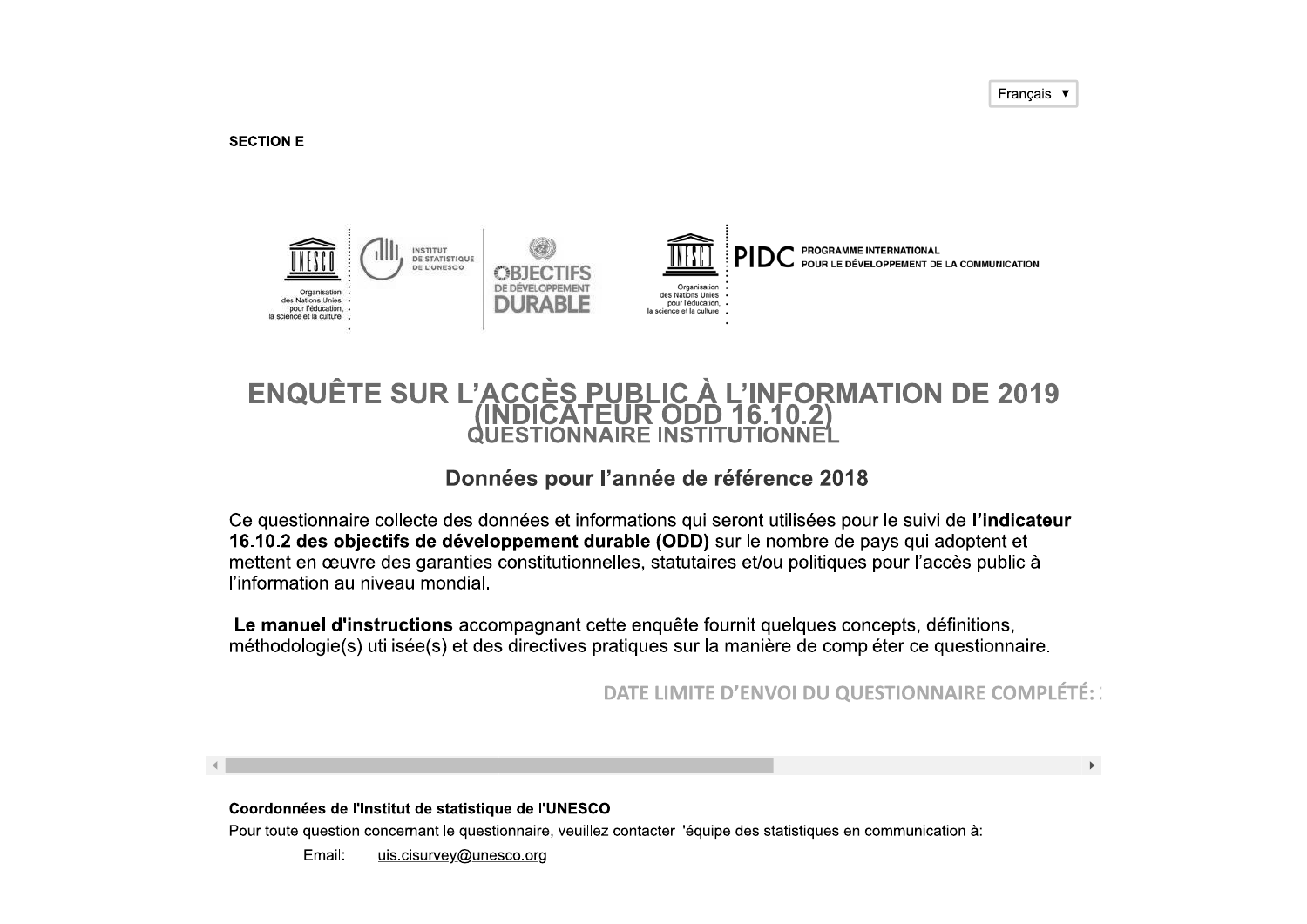Tél: +1 514 343 6880 Fax: +1 514 343 5740 Poste: Institut de Statistique de l'UNESCO PO Box 6128, Station Centre-ville

Instructions pour compléter le questionnair

 $\blacktriangleright$ 

 $\blacktriangleright$ 

Ce questionnaire recueille des données et des informations de votre institution, parmi lesquelles:

1. Ministère / Agence / Département des finances / des revenues;

2. Ministère / Agence / Département de l'environnement; et

3. Bureau de la mairie (de la capitale nationale), selon le cas

Il doit être rempli par la personne responsable de l'accès à l'information ou une personne équivalente dans

Période de référence pour les données collectées dans ce questionnaire

La période de référence pour tous les tableaux, y compris les informations sur le nombre de demandes et disponibles pour 2018, veuillez déclarer la dernière année pour laquelle des données sont disponibles et in

#### Couverture

Les données fournies dans le questionnaire doivent inclure des données sur l'adoption et le processus de surveillance de l'accès à l'information (AI) (ou leur équivalent) exerçant des activités liées à l'adoption et à l'information (DI) et/ou la liberté d'information (LI).

#### **Données numériques**

Veuillez saisir des valeurs numériques UNIQUEMENT, y compris des zéros (pour indiquer des données nu noter que le total en lien avec ses catégories est considéré comme manquant ou incomplet. Si nécessaire exemple, toute inclusion ou exclusion) des données dans la boite de texte sous le tableau.

**Boutons radio**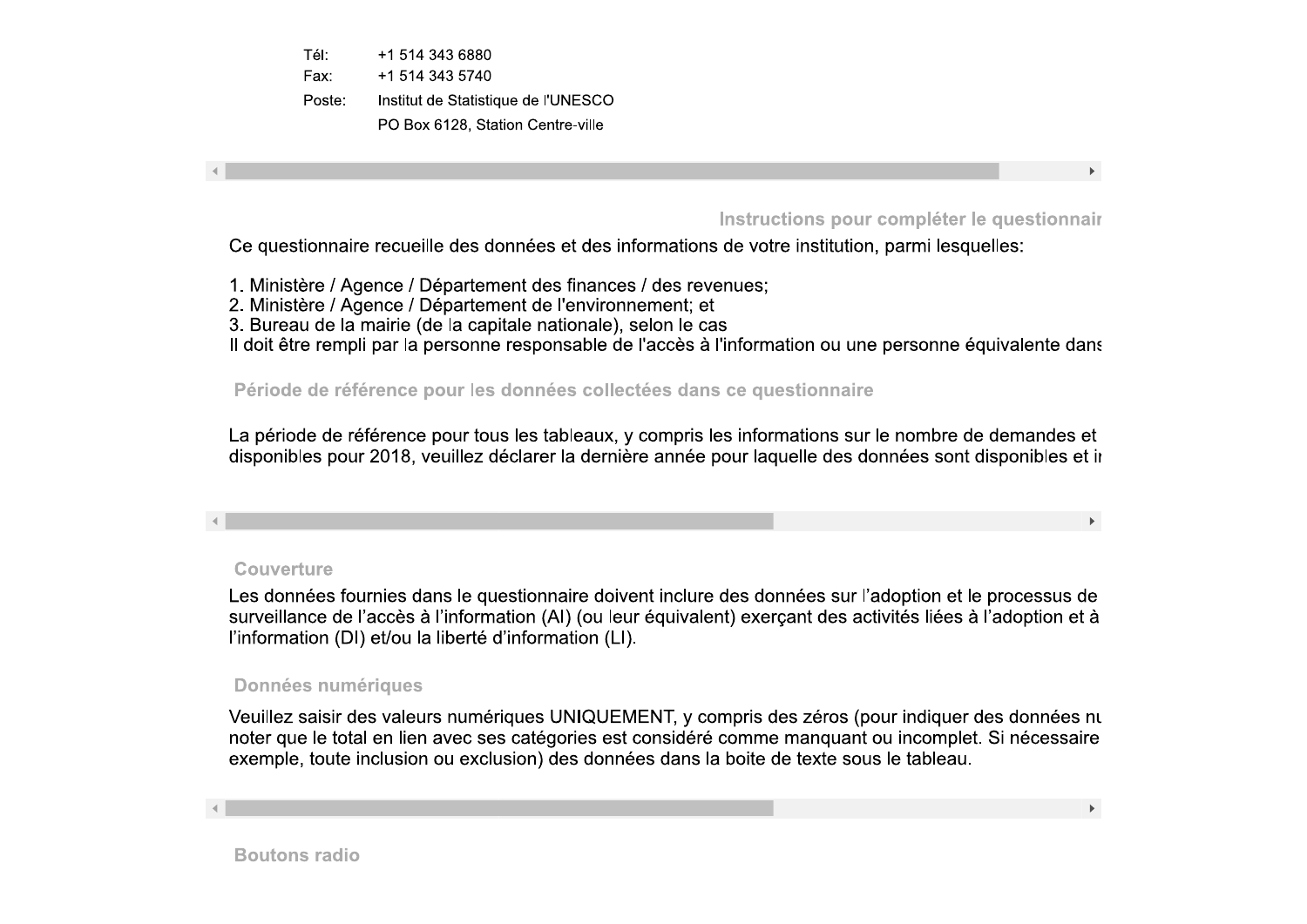Le questionnaire utilise le<br>non sélectionné décoche<br>Mavigation<br>Veuillez utiliser les boutonne<br>servent à se déplacer ver Le questionnaire utilise les boutons rad<br>non sélectionné décoche tout autre bou<br><br>Navigation<br>Veuillez utiliser les boutons « **Suivant** »<br>servent à se déplacer vers le haut, le ba Le questionnaire utilise les boutons radio (○).<br>
non sélectionné décoche tout autre bouton pre<br>
<br>
<br>
Navigation<br>
Veuillez utiliser les boutons « Suivant » et « F<br>
servent à se déplacer vers le haut, le bas, la g uestionnaire utilise les boutons radio (○). Les boutons<br>sélectionné décoche tout autre bouton précédemmen<br>igation<br>llez utiliser les boutons « **Suivant** » et « **Précédent** »<br>ent à se déplacer vers le haut, le bas, la gauche aire utilise les boutons radio (○). Les boutons radio<br>né décoche tout autre bouton précédemment séle<br>er les boutons « **Suivant** » et « **Précédent** » pour<br>déplacer vers le haut, le bas, la gauche ou la droite tilise les boutons radio (○). Les boutons radio permettent de fa<br>.<br>coche tout autre bouton précédemment sélectionné dans la lis<br>.<br>boutons « **Suivant** » et « **Précédent** » pour passer d'une pag<br>.<br>cer vers le haut, le bas, l radio (○). Les boutons radio permettent de faire un<br>bouton précédemment sélectionné dans la liste.<br>nt » et « **Précédent** » pour passer d'une page à l'a<br>e bas, la gauche ou la droite. Veuillez ne pas utilise (○). Les boutons radio permettent de faire un seul choix<br>n précédemment sélectionné dans la liste.<br>t « **Précédent** » pour passer d'une page à l'autre. Les ba<br>la gauche ou la droite. Veuillez ne pas utiliser les flèche utons radio permettent de faire un seul choix parmi ur<br>iment sélectionné dans la liste.<br>**Int** » pour passer d'une page à l'autre. Les barres de<br>ou la droite. Veuillez ne pas utiliser les flèches Reven dio permettent de faire un seul choix parmi ur<br>lectionné dans la liste.<br><br><br>In passer d'une page à l'autre. Les barres de<br>vite. Veuillez ne pas utiliser les flèches Reven de faire un seul choix parmi ur<br>s la liste.<br>e page à l'autre. Les barres de<br>e pas utiliser les flèches Reven re un seul choix parmi ur<br>te.<br>e à l'autre. Les barres de<br>utiliser les flèches Reven Le questionnaire utilise les<br>non sélectionné décoche t<br>Navigation<br>Veuillez utiliser les boutons<br>servent à se déplacer vers<br>Tous les champs marqué Le questionnaire utilise les boutons ration<br>
non sélectionné décoche tout autre boutons<br>
<br>
<br>
Navigation<br>
<br>
Veuillez utiliser les boutons « Suivant<br>
servent à se déplacer vers le haut, le b<br>
<br>
Tous les champs marqués d'un a Le questionnaire utilise les boutons radio (○). Le<br>non sélectionné décoche tout autre bouton préc<br><br><br><br><br><br>Navigation<br>Veuillez utiliser les boutons « Suivant » et « Pre<br>servent à se déplacer vers le haut, le bas, la gai<br>Tous l questionnaire utilise les boutons radio (○). Les boutons<br>n sélectionné décoche tout autre bouton précédemmen<br>notigation<br>nullez utiliser les boutons « **Suivant** » et « **Précédent** »<br>vent à se déplacer vers le haut, le bas, aire utilise les boutons radio (○). Les boutons radio p<br>né décoche tout autre bouton précédemment sélecti<br>er les boutons « **Suivant** » et « **Précédent** » pour pa<br>déplacer vers le haut, le bas, la gauche ou la droite.<br>imps se les boutons radio (○). Les boutons radio permettent de fai<br>oche tout autre bouton précédemment sélectionné dans la lis<br>outons « **Suivant** » et « **Précédent** » pour passer d'une page<br>r vers le haut, le bas, la gauche ou adio (○). Les boutons radio permettent de faire un seul couton précédemment sélectionné dans la liste.<br>
a liste.<br>
a liste de l'autre de l'autre de l'autre. Le bas, la gauche ou la droite. Veuillez ne pas utiliser les fl<br> s boutons radio permettent de faire un seul choix parmi un<br>demment sélectionné dans la liste.<br>Cédent » pour passer d'une page à l'autre. Les barres de<br>che ou la droite. Veuillez ne pas utiliser les flèches Rever<br>sont oblig Le questionnaire utilise<br>
non sélectionné décoc<br>
<br>
Navigation<br>
Veuillez utiliser les bou<br>
servent à se déplacer<br>
Tous les champs mar<br>
Soumettez le question Le questionnaire utilise les boutonnon sélectionné décoche tout aut<br>
Navigation<br>
Veuillez utiliser les boutons « **Sui**<br>
servent à se déplacer vers le hau<br> **Tous les champs marqués d'un**<br>
Soumettez le questionnaire comp ons radio permettent de faire un seul choix parmi un sent sélectionné dans la liste.<br>The sense d'une page à l'autre. Les barres du la droite. Veuillez ne pas utiliser les flèches Revent de la droite.<br>De policy de la droite adio permettent de faire un seul choix parmi ur<br>électionné dans la liste.<br>Dur passer d'une page à l'autre. Les barres de<br>poite. Veuillez ne pas utiliser les flèches Reven<br>**atoires.**<br>On « **SOUMETTRE** » à la fin du questionn ettent de faire un seul choix parmi ur<br>
é dans la liste.<br>
→<br>
Tr d'une page à l'autre. Les barres de<br>
illez ne pas utiliser les flèches Reven<br>
<br> **DIMETTRE** » à la fin du questionnaire. ire un seul choix parmi ur<br>ste.<br>e à l'autre. Les barres de<br>utiliser les flèches Reven<br>> à la fin du questionnaire.

Servent à se déplacer v<br>
Tous les champs mare<br>
Soumettez le questionn<br>
\* Pays<br>
Veuillez sélectionner<br>
Institution: Servent à se déplacer vers le<br>
Tous les champs marqués<br>
Soumettez le questionnaire<br>
\* Pays<br>
Veuillez sélectionner<br>
Nuttution: Fous les champs<br>
Soumettez le ques<br>
\* Pays<br>
Veuillez sélectionner<br>
Institution: Fous les Champs mar<br>
Soumettez le questionne<br>
\* Pays<br>
Veuillez sélectionner<br>
Institution: Fous les champs marque<br>
Soumettez le questionnair<br>
\* Pays<br>
Veuillez sélectionner<br>
Institution: Fous les champs marques d'unes de la Soumettez le questionnaire contraite de la marques de la marques de la marques de la marques de la marques de la marques de la marques de la marques de la marques de la marques de la ma Fous les champs marques d'un as<br>Soumettez le questionnaire complét \* Pays<br>
Veuillez sélectionner<br>
Institution:<br>
1. Veuillez fournir des informations<br>
1. Veuillez fournir des informations<br>
Contact 4 Institution:<br>
1. Veuillez fournir des informations<br>
questionnaire.<br>
Contact 1<br>
Salutation: (M, Mme., Dr/Dre)<br>
\* Prénom:<br>
\* Nom de famille: Institution:<br>
(1. Veuillez fournir des informations sur<br>
questionnaire.<br>
Contact 1<br>
Salutation: (M, Mme., Dr/Dre)<br>
\* Prénom:<br>
\* Nom de famille: Institution:<br>
<br>
1. Veuillez fournir des informations sur la ou les personnelles<br>
questionnaire.<br>
Contact 1<br>
Salutation: (M, Mme, Dr/Dre)<br>
\* Prénom:<br>
\* Nom de famille: vales informations sur la ou les personnes chargées de remplir $\mathbf{r}$ .  $\blacksquare$ <br>' la ou les personnes chargées de remplir ce # "\$%"chargées de remplir ce Institution:<br>
1. Veuillez fournir des informations<br>
questionnaire.<br>
Contact 1<br>
Salutation: (M, Mme., Dr/Dre)<br>
\* Prénom:<br>
\* Nom de famille:<br>
Organisation/Secteur: Le questionnaire utilise les bournon sélectionné décoche tout aux<br>
Navigation<br>
Veuillez utiliser les boutons « S<br>
servent à se déplacer vers le h<br>
Tous les champs marqués d<br>
Soumettez le questionnaire co<br>
\* Pavs Le questionnaire utilise les boutons random sélectionné décoche tout autre boutons et autre de Navigation<br>
Veuillez utiliser les boutons « **Suivant**<br>
servent à se déplacer vers le haut, le<br> **Tous les champs marqués d'un as** Le questionnaire utilise les boutons radio (o). Les<br>non sélectionné décoche tout autre bouton précédent<br>outre décoche tout autre bouton précédent<br>outillez utiliser les boutons « **Suivant** » et « **Préc**<br>servent à se déplace destionnaire utilise les boutons radio (○). Les boutons raélectionné décoche tout autre bouton précédemment se<br>destitement décoche tout autre bouton précédemment se<br>gation<br>lez utiliser les boutons « **Suivant** » et « **Précé** e utilise les boutons radio (○). Les boutons radio permettent de<br>décoche tout autre bouton précédemment sélectionné dans la<br>les boutons « **Suivant** » et « **Précédent** » pour passer d'une p<br>placer vers le haut, le bas, la g ns radio (○). Les boutons radio permettent de faire un seul c<br>re bouton précédemment sélectionné dans la liste.<br><br>**Vant** » et « **Précédent** » pour passer d'une page à l'autre. L<br>t, le bas, la gauche ou la droite. Veuillez n s boutons radio permettent de faire un seul choix pédemment sélectionné dans la liste.<br>
Sédemment sélectionné dans la liste.<br>
Cédent » pour passer d'une page à l'autre. Les banche ou la droite. Veuillez ne pas utiliser les Le questionnaire utilise les boomon sélectionné décoche tout Le questionnaire utilise les boutons radio (o)<br>non sélectionné décoche tout autre bouton p<br>Navigation<br>Veuillez utiliser les boutons « **Suivant** » et «<br>servent à se déplacer vers le haut, le bas, la<br>**Tous les champs marqués** Le questionnaire utilise les boutons radio ( $\circ$ ). Les boutons<br>non sélectionné décoche tout autre bouton précédemmer<br>Navigation<br>Veuillez utiliser les boutons « **Suivant** » et « **Précédent** »<br>servent à se déplacer vers le naire utilise les boutons radio (○). Les boutons radio permettent<br>nné décoche tout autre bouton précédemment sélectionné dan<br>ser les boutons « **Suivant** » et « **Précédent** » pour passer d'un<br>déplacer vers le haut, le bas, utons radio (○). Les boutons radio permettent de faire un setter bouton précédemment sélectionné dans la liste.<br>Suivant » et « **Précédent** » pour passer d'une page à l'at<br>aut, le bas, la gauche ou la droite. Veuillez ne pa ○). Les boutons radio permettent de faire un seul choi<br>précédemment sélectionné dans la liste.<br>« **Précédent** » pour passer d'une page à l'autre. Les<br>la gauche ou la droite. Veuillez ne pas utiliser les flècl<br>**ue (\*) sont** outons radio permettent de faire un seul choix parmi ur<br>
emment sélectionné dans la liste.<br>
dent » pour passer d'une page à l'autre. Les barres de<br>
e ou la droite. Veuillez ne pas utiliser les flèches Reven<br>
ont obligatoir ermettent de faire un seul choix parmi ur<br>bonné dans la liste.<br>Sser d'une page à l'autre. Les barres de<br>Veuillez ne pas utiliser les flèches Reven<br>ss.<br>SOUMETTRE » à la fin du questionnaire.<br> S P6 Mavigation<br>
Veuillez utiliser les boutons<br>
servent à se déplacer vers le<br>
Tous les champs marqués<br>
Soumettez le questionnaire<br>
\* Pays<br>
Veuillez sélectionner Mavigation<br>
Veuillez utiliser les boutons « **Suivant** » (<br>
servent à se déplacer vers le haut, le bas<br> **Tous les champs marqués d'un astéris<br>
Soumettez le questionnaire complété en<br>
\* Pays<br>
Veuillez sélectionner** Navigation<br>
Veuillez utiliser les boutons « **Suivant** » et « **Précé**<br>
servent à se déplacer vers le haut, le bas, la gauch<br> **Tous les champs marqués d'un astérisque (\*) se<br>
Soumettez le questionnaire complété en cliquant s** determe account datable solar procedumment selection<br>and the control of the boutons of **Suivant**  $\alpha$  et  $\alpha$  **Précédent**  $\alpha$  pour pass<br>it à se déplacer vers le haut, le bas, la gauche ou la droite. Ve<br>les champs marqués ons « Suivant » et « Précédent » pour passer d'une page à l'autrers le haut, le bas, la gauche ou la droite. Veuillez ne pas utiliser le pués d'un astérisque (\*) sont obligatoires.<br>aire complété en cliquant sur le bouton « Mavigation<br>
Veuillez utiliser les boutons « Suivervent à se déplacer vers le hau<br>
Tous les champs marqués d'un<br>
Soumettez le questionnaire comp<br>
\* Pays<br>
Veuillez sélectionner Mavigation<br>
Veuillez utiliser les boutons « **Suivant** » et « **Préc**e<br>
servent à se déplacer vers le haut, le bas, la gauc<br> **Tous les champs marqués d'un astérisque (\*) s**<br>
Soumettez le questionnaire complété en cliquant s<br> **gation**<br>ez utiliser les boutons « **Suivant** » et « **Précédent** » pont à se déplacer vers le haut, le bas, la gauche ou la d<br>**les champs marqués d'un astérisque (\*) sont oblig**<br>nettez le questionnaire complété en cliquant les boutons « Suivant » et « Précédent » pour passer quate vers le haut, le bas, la gauche ou la droite. Veuille<br>ps marqués d'un astérisque (\*) sont obligatoires.<br>uestionnaire complété en cliquant sur le bouton « SOUM<br>nner 92098 versions versions versions versions versions versions versions versions versions versions versions versions versions versions versions versions versions versions versions versions versions versions versions versions et « **Précédent** » pour passer d'une page à l'autre. Les barres<br>s, la gauche ou la droite. Veuillez ne pas utiliser les flèches Ré<br>sque (\*) sont obligatoires.<br>cliquant sur le bouton « SOUMETTRE » à la fin du questionn A pour passer d'une page à l'autre. Les barres de<br>droite. Veuillez ne pas utiliser les flèches Reven<br>ligatoires.<br>wuton « SOUMETTRE » à la fin du questionnaire. <sup>4</sup><br> **Pays**<br> *Veuillez sélectionnel*<br> **Institution:** Institution:<br>
<br>
1.Veuillez fournir<br>
questionnaire.<br>
Centert 1.

| $\blacktriangledown$                                                                        |
|---------------------------------------------------------------------------------------------|
| 1. Veuillez fournir des informations sur la ou les personnes cha<br>questionnaire.          |
| <b>Contact 1</b>                                                                            |
| Salutation:<br>(M, Mme., Dr/Dre)<br>* Prénom:<br>* Nom de famille:<br>Organisation/Secteur: |
|                                                                                             |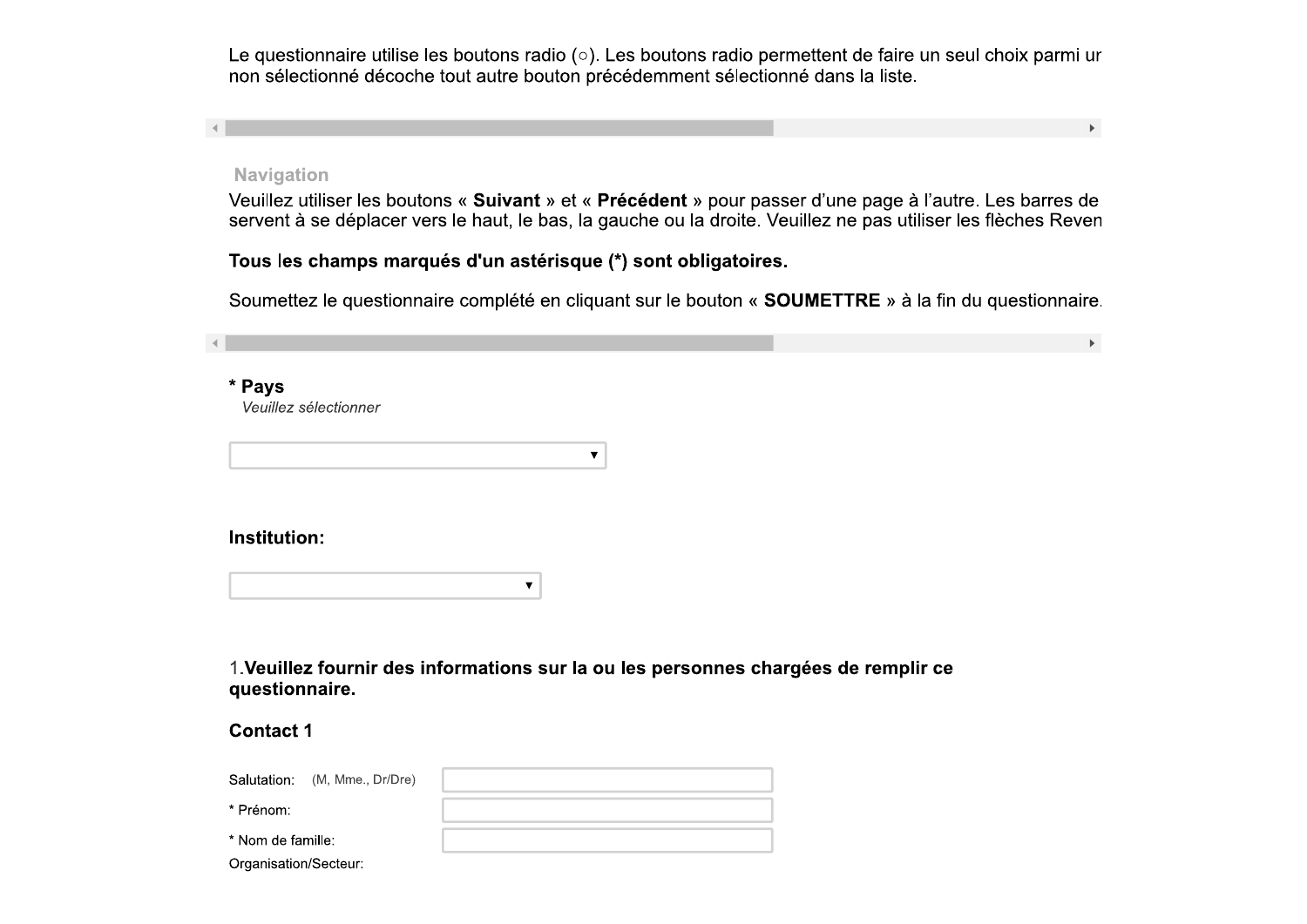| Fonction:            |  |
|----------------------|--|
| * Email:             |  |
| Numéro de téléphone: |  |

#### **Contact 2**

| Salutation:<br>(M, Mme., Dr/Dre) |  |
|----------------------------------|--|
| Prénom:                          |  |
| Nom de famille:                  |  |
| Organisation/Secteur:            |  |
| Fonction:                        |  |
| Email:                           |  |
| Numéro de téléphone:             |  |

## 2. En ce qui concerne votre établissement, veuillez fournir des informations sur le responsable<br>de l'Al

**Contact 1** 

| Salutation:<br>(M, Mme., Dr/Dre) |  |
|----------------------------------|--|
| Prénom:                          |  |
| Nom de famille:                  |  |
| Organisation/Secteur:            |  |
| Fonction:                        |  |
| Email:                           |  |
| Numéro de téléphone:             |  |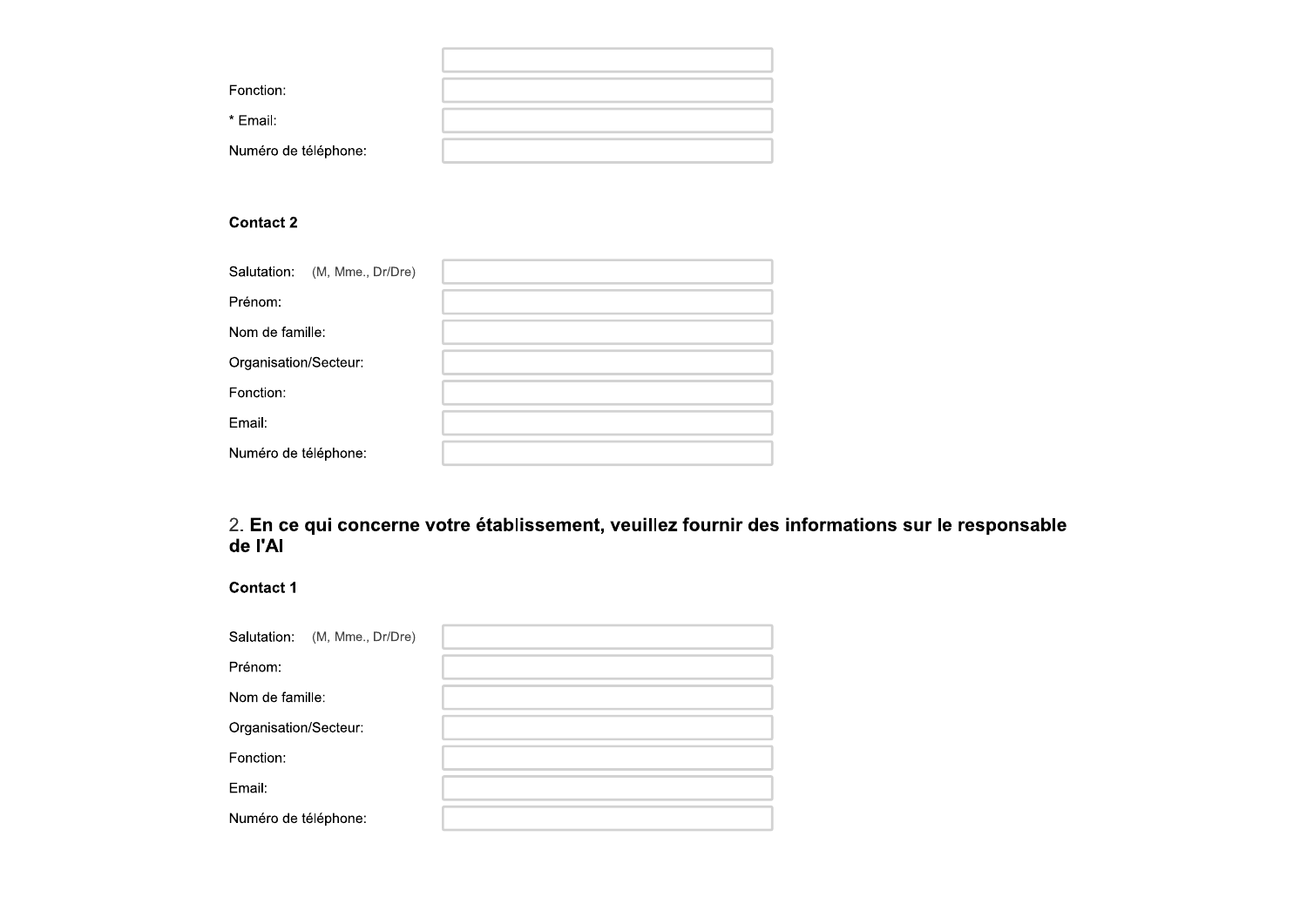3. Veuillez indiquer l'année des données fournies si elle est différente de l'année de référence demandée:

Veuillez sélectionner

 $\blacktriangledown$ 

## **SECTION 1**

#### **INDICATEUR 16.10.2 DE l'ODD : ADOPTION DE CADRES JURIDIQUES**

#### 4. Votre pays a-t-il des politiques non contraignantes élaborées au niveau institutionnel?

|                                                                                                                                                                                                                              | Si En cours, veuillez<br>expliquer |
|------------------------------------------------------------------------------------------------------------------------------------------------------------------------------------------------------------------------------|------------------------------------|
| Déclaration publique (plan d'action pour un gouvernement<br>ouvert)                                                                                                                                                          |                                    |
| Stratégie (c.-à-d. stratégie de gouvernement ouvert et données<br>ouvertes/accès libre) et politiques relatives au domaine public                                                                                            |                                    |
| Plan directeur/d'action (ou de mise en œuvre nationale),<br>procédures opérationnelles standard, protocoles, politiques en<br>matière de gouvernement numérique/d'administration<br>électronique sur l'accès à l'information |                                    |
| Autre (veuillez préciser)                                                                                                                                                                                                    |                                    |

5. Votre pays a-t-il adopté une garantie constitutionnelle, statutaire et/ou autre garantie pour l'accès public à l'information?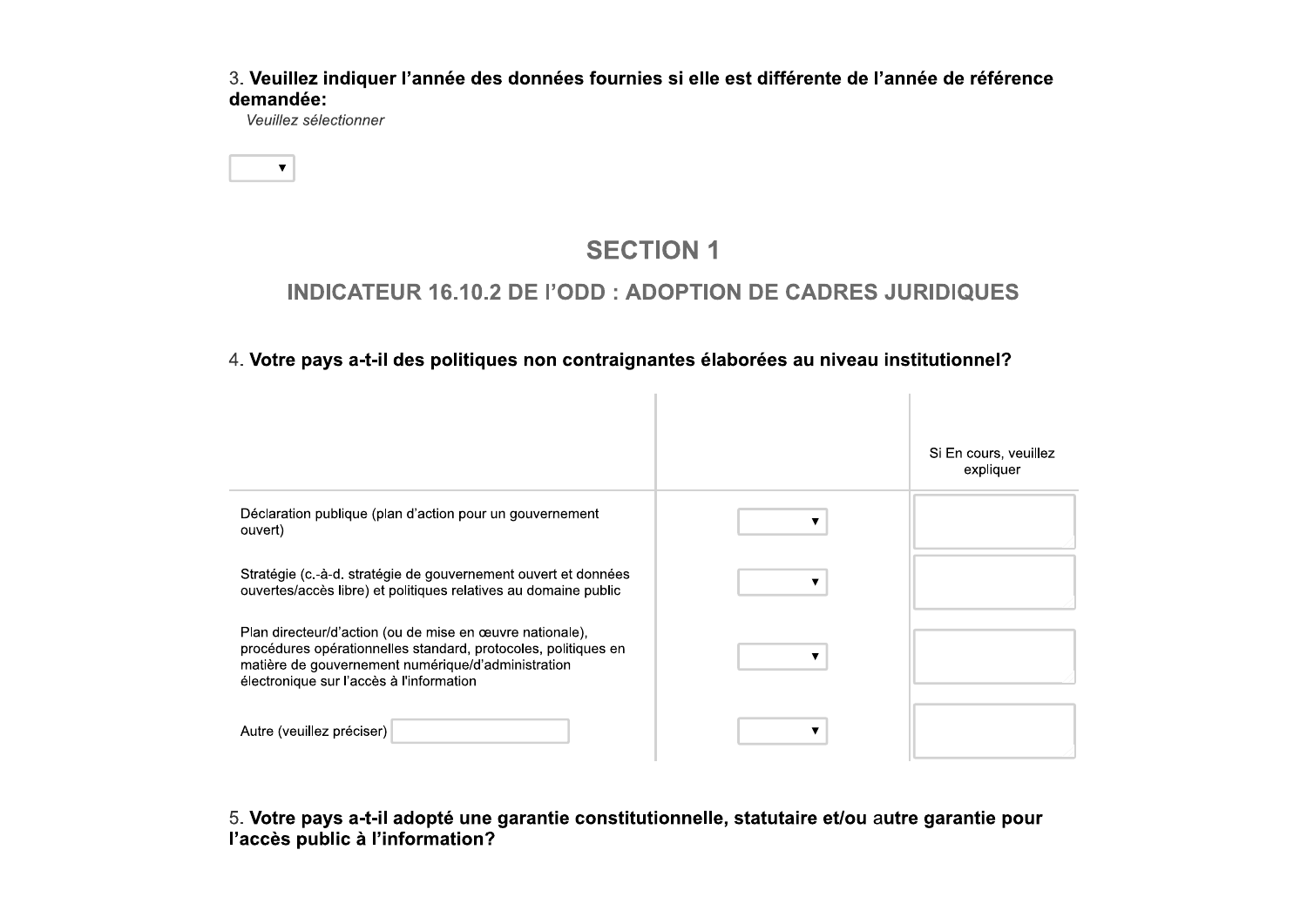|         | $O_{\text{oui}}$ |                               |
|---------|------------------|-------------------------------|
|         | $O$ Non          |                               |
| $\circ$ |                  | En cours, veuillez spécifier: |

#### **SECTION 2**

#### **INDICATEUR 16.10.2 DE l'ODD : MOYEN DE MISE EN OEUVRE MESURES INSTITUTIONNELLES**

6.En ce qui concerne votre institution, veuillez indiquer le nombre total de fonctionnaires (effectifs) dans le tableau ci-dessous:

|                                                                                                            | Homme          |                  | Femme        |                |                  | <b>Total</b> |                |                  |
|------------------------------------------------------------------------------------------------------------|----------------|------------------|--------------|----------------|------------------|--------------|----------------|------------------|
|                                                                                                            | Temps<br>plein | Temps<br>partiel | <b>Total</b> | Temps<br>plein | Temps<br>partiel | Total        | Temps<br>plein | Temps<br>partiel |
| Fonctionnaires ayant<br>des<br>fonctions/responsabilités<br>directes en matière<br>d'accès à l'information |                |                  |              |                |                  |              |                |                  |
| Fonctionnaires sans<br>fonctions/responsabilités<br>directes en matière<br>d'accès à l'information         |                |                  |              |                |                  |              |                |                  |
| Nombre total de<br>fonctionnaires (dans<br>votre institution)                                              |                |                  |              |                |                  |              |                |                  |

#### **Fonctionnaires**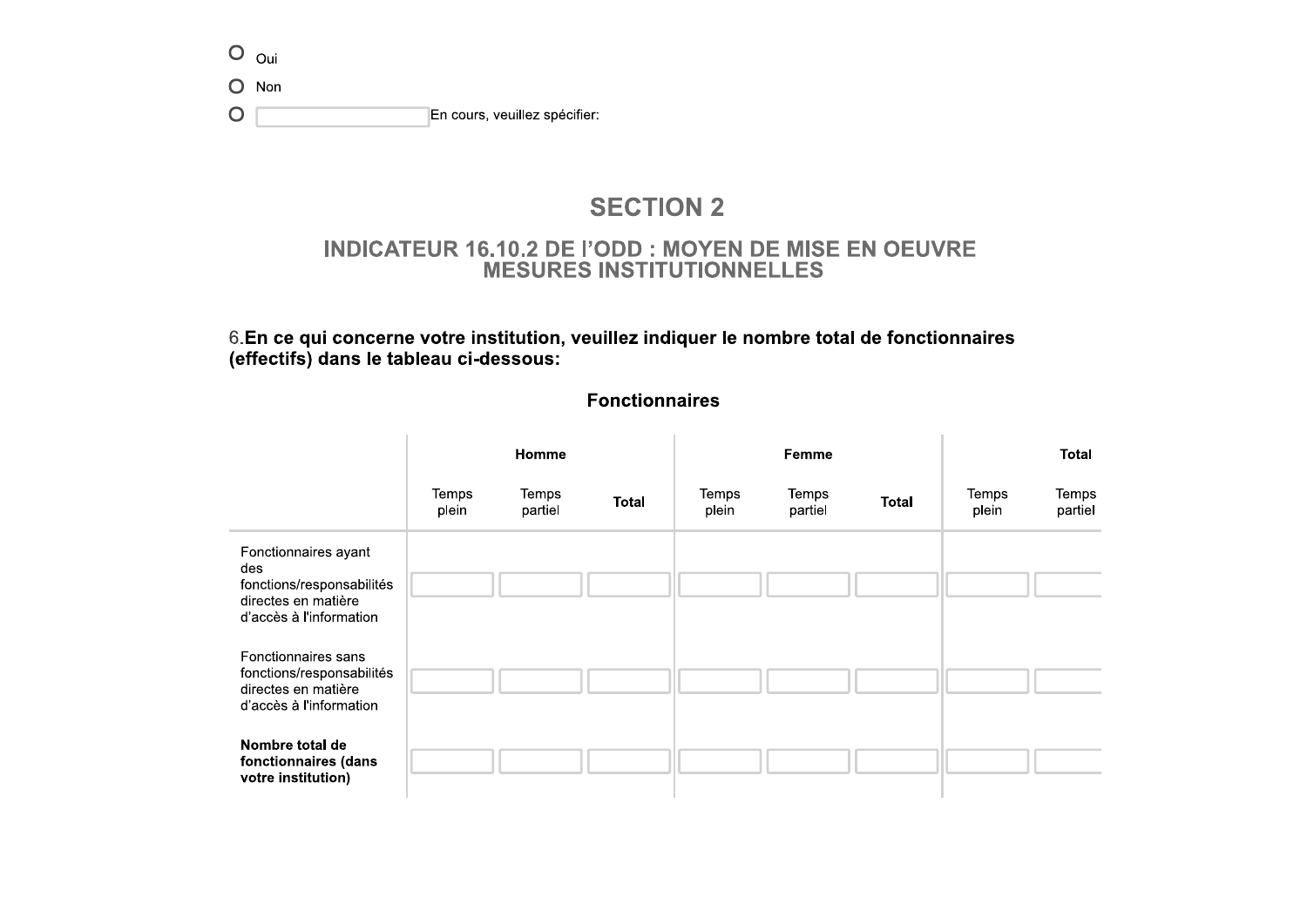Si nécessaire, veuillez fournir des explications sur les limitations (par exemple, toute inclusion ou exclusion) des données fournies dans l'encadré ci-dessous.

#### 7. En ce qui concerne votre institution, veuillez indiquer le nombre total de fonctionnaires (effectif) ayant reçu une formation officielle soutenue par l'employeur relative à l'accès à l'information

#### **Fonctionnaires formés**

and the control of the con-

|                                                                                                          | Homme | Femme | <b>Total</b> |
|----------------------------------------------------------------------------------------------------------|-------|-------|--------------|
| Fonctionnaires ayant des fonctions/responsabilités directes en matière d'accès à<br><b>l'information</b> |       |       |              |
| Fonctionnaires sans fonctions/responsabilités directes en matière d'accès à l'information                |       |       |              |
| Nombre total de fonctionnaires formés (dans votre institution)                                           |       |       |              |

Si nécessaire, veuillez fournir des explications sur les limitations (par exemple, toute inclusion ou exclusion) des données fournies dans l'encadré ci-dessous.

#### 8. À quelle fréquence votre institution assure-t-il des formations?

- $O$  Une fois par an
- $\bigcap$  Tous les deux ans
- $\bigcap$  Tous les trois ans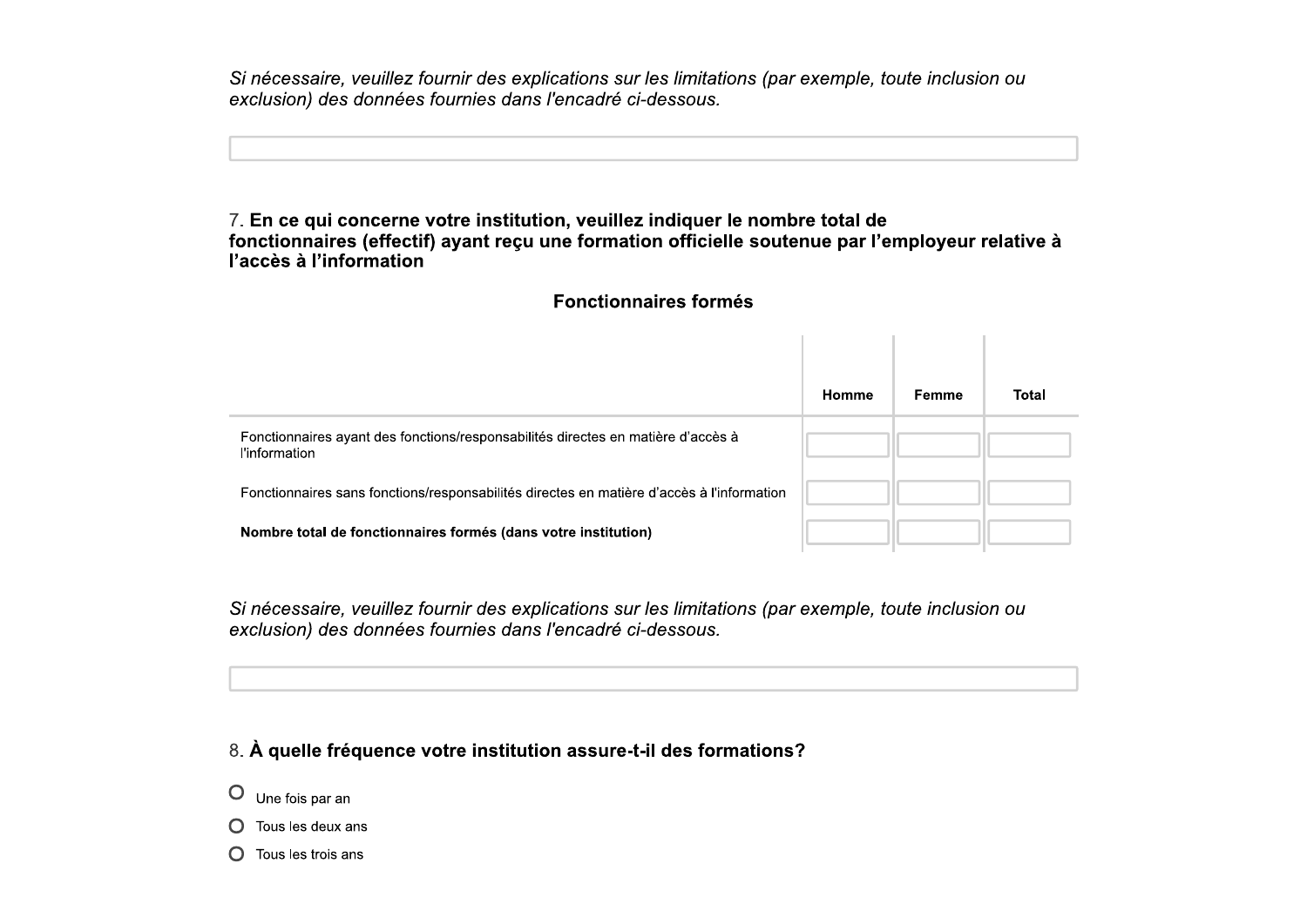O Autre

Si autre, veuillez préciser:

#### **SECTION 3**

#### PERFORMANCE DES SYSTÈMES : RÉPONSE AUX DEMANDES

#### 9. Est-ce que votre institution...

|                                                                                                                                                                                     | Oui | <b>Non</b> | Veuillez préciser (exemples,<br>contenu, lien vers site web, etc.) |
|-------------------------------------------------------------------------------------------------------------------------------------------------------------------------------------|-----|------------|--------------------------------------------------------------------|
| Donne accès à un formulaire physique de demande<br>d'informations?                                                                                                                  |     |            |                                                                    |
| Donne accès à un formulaire en ligne de demande d'informations                                                                                                                      |     |            |                                                                    |
| Exige que les fonctionnaires qui reçoivent des demandes<br>d'information fournissent de l'aide aux demandeurs ayant des<br>besoins spéciaux (c.-à-d. handicapés, illettrés, etc.) ? |     |            |                                                                    |

10. Des frais sont-ils facturés pour le traitement de chaque demande de renseignements ?

 $O_{\text{oui}}$ 

 $O$  Non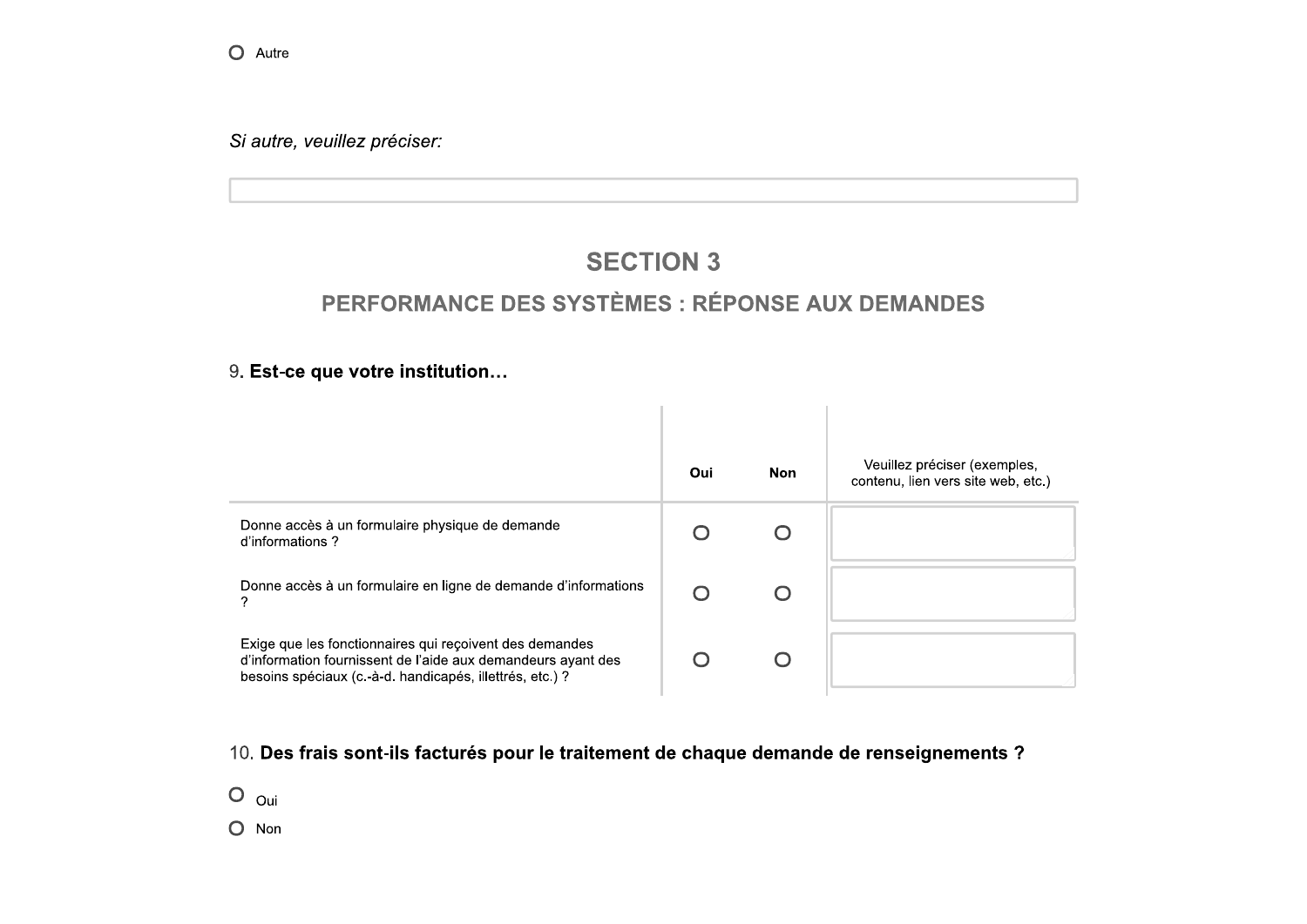11. Nombre total de demandes de renseignements reçues, divulguées et refusées par votre institution au cours de l'année de référence

#### **Demandes**

|                              | <b>Reçues</b> | <b>Divulguées</b>                |                                    |              | Refusées (non-<br>divulguées) |
|------------------------------|---------------|----------------------------------|------------------------------------|--------------|-------------------------------|
|                              |               | <b>Entièrement</b><br>divulguées | <b>Partiellement</b><br>divulguées | <b>Total</b> |                               |
| <b>Total des</b><br>demandes |               |                                  |                                    |              |                               |

Si nécessaire, veuillez fournir des explications sur les limitations (par exemple, toute inclusion ou exclusion) des données fournies dans l'encadré ci-dessous.

#### 12. Nombre total de demandes par motif (divulgation partielle ou non-divulgation)

 $\sim$ 

**Raisons** 

|                                 | Sécurité<br>nationale | Préoccupations relatives à la<br>vie privée | <b>Confidentialité</b><br>commerciale | Autre | <b>Total</b> |
|---------------------------------|-----------------------|---------------------------------------------|---------------------------------------|-------|--------------|
| <b>Divulgation</b><br>partielle |                       |                                             |                                       |       |              |
| Non-divulgation                 |                       |                                             |                                       |       |              |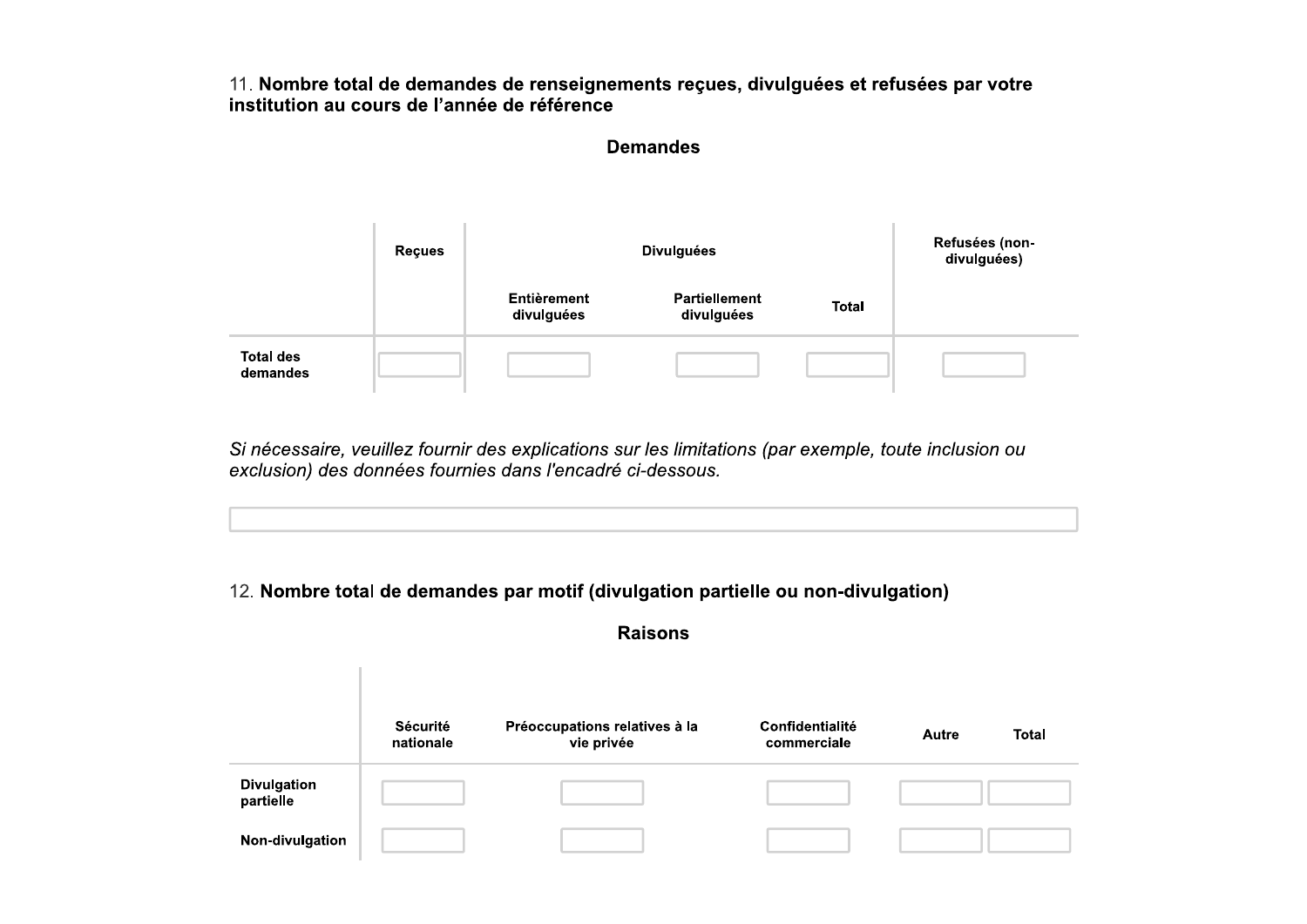|                              | Sécurité<br>nationale | Préoccupations relatives à la<br>vie privée | Confidentialité<br>commerciale | <b>Autre</b> | <b>Total</b> |
|------------------------------|-----------------------|---------------------------------------------|--------------------------------|--------------|--------------|
| <b>Total</b>                 |                       |                                             |                                |              |              |
| Si autre, veuillez préciser: |                       |                                             |                                |              |              |

Si nécessaire, veuillez fournir des explications sur les limitations (par exemple, toute inclusion ou exclusion) des données fournies dans l'encadré ci-dessous.

13. Veuillez indiquer le délai moyen pour répondre aux demandes au cours de l'année de référence.

- $O$  De 1 à 30 jours
- $O$  De 31 à 60 jours
- $O$  Plus de 60 jours
- O Non disponible

14. Quel est le délai légal/de la politique exigé pour répondre aux demandes?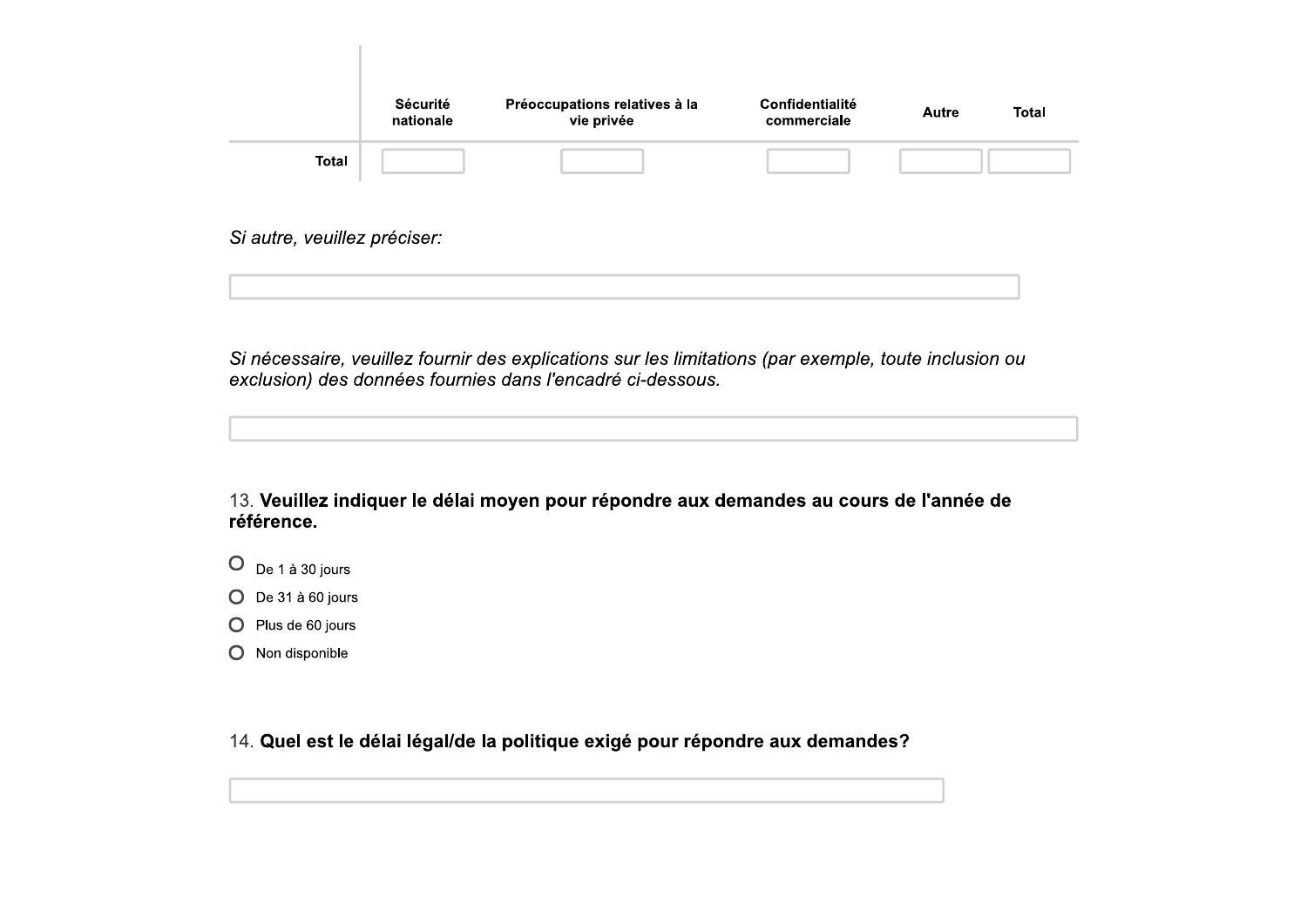15. Nombre total de recours internes reçus, accordés et rejetés par votre institution au cours de l'année de référence

#### **Recours internes**

|                         | <b>Reçues</b> |             | Rejetés              |              |  |
|-------------------------|---------------|-------------|----------------------|--------------|--|
|                         |               | Entièrement | <b>Partiellement</b> | <b>Total</b> |  |
| <b>Recours internes</b> |               |             |                      |              |  |

Si nécessaire, veuillez fournir des explications sur les limitations (par exemple, toute inclusion ou exclusion) des données fournies dans l'encadré ci-dessous.

16. Nombre total de recours reçus par une institution externe (par exemple un tribunal, une commission d'information) et qui sont contraignantes envers votre institution au cours de l'année de référence

#### **Recours externes**

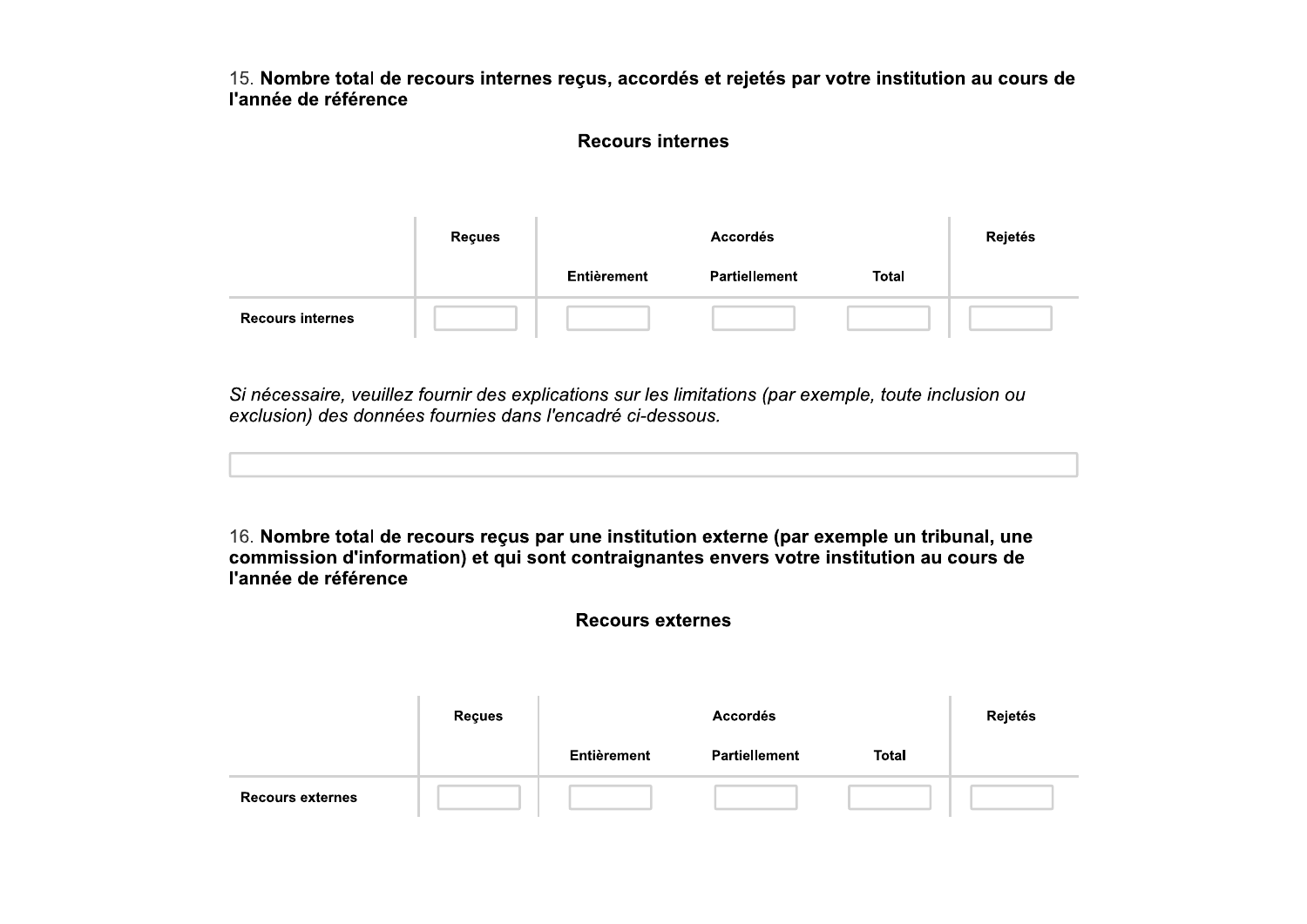sur les limitations (par exemple, toute inclusion ou $\acute{\text{e}}$  ci-dessous.<br>Attuer sur les recours au cours de l'année de cexemple, toute inclusion ou control de l'année de l'année de l'année de l'année de l'année de l'année de l'année de l'année de l'année de l'année de l'année de l'année de l'année de l'année de l'année de l'année de l'anné

#### Si nécessaire, veuillez fa<br>exclusion) des données<br>17. **Veuillez indiquer le<br>référence** Si nécessaire, veuillez fournir des<br>exclusion) des données fournies d<br>17. **Veuillez indiquer le délai mo<br>référence** Si nécessaire, veuillez fournir des<br>exclusion) des données fournies a<br>17. **Veuillez indiquer le délai mo**préférence Si nécessaire, veuillez fournir des explica<br>exclusion) des données fournies dans l'el<br>-<br>17. **Veuillez indiquer le délai moyen po**<br>**référence** Si nécessaire, veuillez fournir des explications su<br>exclusion) des données fournies dans l'encadré<br>(17. Veuillez indiquer le délai moyen pour statu<br>référence écessaire, veuillez fournir des explications sur les données fournies dans l'encadré ci-<br>usion) des données fournies dans l'encadré ci-<br>Veuillez indiquer le délai moyen pour statue<br>rence essaire, veuillez fournir des explications sur les limitation)<br>des données fournies dans l'encadré ci-dessous.<br>uillez indiquer le délai moyen pour statuer sur les r<br>nce euillez fournir des explications sur les limitations (par ex<br>onnées fournies dans l'encadré ci-dessous.<br>i<mark>quer le délai moyen pour statuer sur les recours au</mark> ir des explications sur les limitations (par exemple<br>rnies dans l'encadré ci-dessous.<br>ai <mark>moyen pour statuer sur les recours au cour</mark> s explications sur les limitations (par exemple, l $d$ ans l'encadré ci-dessous.<br>Originales<br>oven pour statuer sur les recours au cours explications sur les limitations (par exemple, toute inclus<br>ans l'encadré ci-dessous.<br>ven pour statuer sur les recours au cours de l'année Si nécessaire, veuillez fourninnexclusion) des données fourners<br>Alle de données fourners<br>17. **Veuillez indiquer le déla<br>référence<br>Ontre de de la 30 jours** Si nécessaire, veuillez fournir des explications sur<br>exclusion) des données fournies dans l'encadré ci<br>17. **Veuillez indiquer le délai moyen pour statue<br>référence** cessaire, veuillez fournir des explications sur le<br>sion) des données fournies dans l'encadré ci-d $\bullet$ <br>euillez indiquer le délai moyen pour statuer<br>ence ssaire, veuillez fournir des explications sur les limitations (pai<br>) des données fournies dans l'encadré ci-dessous.<br>|<br>|illez indiquer le délai moyen pour statuer sur les recours<br>|<br>ce ournir des explications sur les limitations (par exectionnies dans l'encadré ci-dessous.<br>Actionnies dans l'encadré ci-dessous.<br>Action de la moyen pour statuer sur les recours au délai moyen pour statuer sur les recours au nir des explications sur les limitations (par exemple, tournies dans l'encadré ci-dessous.<br>Iai moyen pour statuer sur les recours au cours de Si nécessaire, veuillez fournir des explications sur les limitations (par exemple, toute inclusion ou<br>exclusion) des données fournies dans l'encadré ci-dessous.<br><br>17. **Veuillez indiquer le délai moyen pour statuer sur les r** Si nécessaire, veuillez fournir<br>exclusion) des données fourni<br>17. **Veuillez indiquer le délai<br>référence<br>O** De 1 à 30 jours<br>O Pe 31 à 60 jours<br>O Plus de 60 jours<br>O Non disponible 17. Veuillez indiquer le délai les<br>référence<br>O  $Be 1\text{ à } 30 \text{ jours}$ <br>O Plus de 60 jours<br>O Plus de 60 jours<br>O Non disponible 17. **Veuillez indiquer le délai m<br>référence<br>O**  $Be 1$  **à 30 jours<br>O**  $Be 31$  **à 60 jours<br>O Plus de 60 jours<br>O Non disponible<br>O Non disponible** 17. Veuillez indiquer le délai n<br>
référence<br>  $O$  De 1 à 30 jours<br>  $O$  De 31 à 60 jours<br>  $O$  Plus de 60 jours<br>  $O$  Non disponible<br>  $18.$  Quel est le délai légal/de la

- 
- 
- 
- 
- O Non disponible<br>18. Quel est le d Fremce<br>
O De 1 à 30 jours<br>
O De 31 à 60 jours<br>
O Plus de 60 jours<br>
O Non disponible<br>
18. Quel est le délai légal/de

# U De 1 à 30 jours<br>
O Plus de 60 jours<br>
O Plus de 60 jours<br>
O Non disponible<br>
18. Quel est le délai légal/de la politique exigé pour statuer sur les recours?<br>
SECTION 4<br>
DIVULGATION PROACTIVE : PUBLICATION D'INFORMATIONS MÊ ble<br>
Le délai légal/de la politique exigé pour statuer sur les recours?<br>
SECTION 4<br>
LGATION PROACTIVE : PUBLICATION D'INFORMATIONS MÊ<br>
L'ABSENCE DE DEMANDE<br>
indiquer si les informations suivantes sont mises à la dispositio 18. Quel est le délai légal/de la politique exigé pour statuer sur les recours?<br>SECTION 4<br>DIVULGATION PROACTIVE : PUBLICATION D'INFORMATIONS MÊME EN<br>L'ABSENCE DE DEMANDE<br>19. Veuillez indíquer si les informations suivantes est le délai légal/de la politique exigé pour statuer sur les recours?<br>
SECTION 4<br>
DVULGATION PROACTIVE : PUBLICATION D'INFORMATIONS MÊME<br>
L'ABSENCE DE DEMANDE<br>
Illez indiquer si les informations suivantes sont mises à la SECTION 4<br>
DIVULGATION PROACTIVE : PUBLICATION D'INFORMATIONS MÊME EN<br>
L'ABSENCE DE DEMANDE<br>
19 Veuillez indiquer si les informations suivantes sont mises à la disposition du public de<br>
manière proactive au cours de l'anné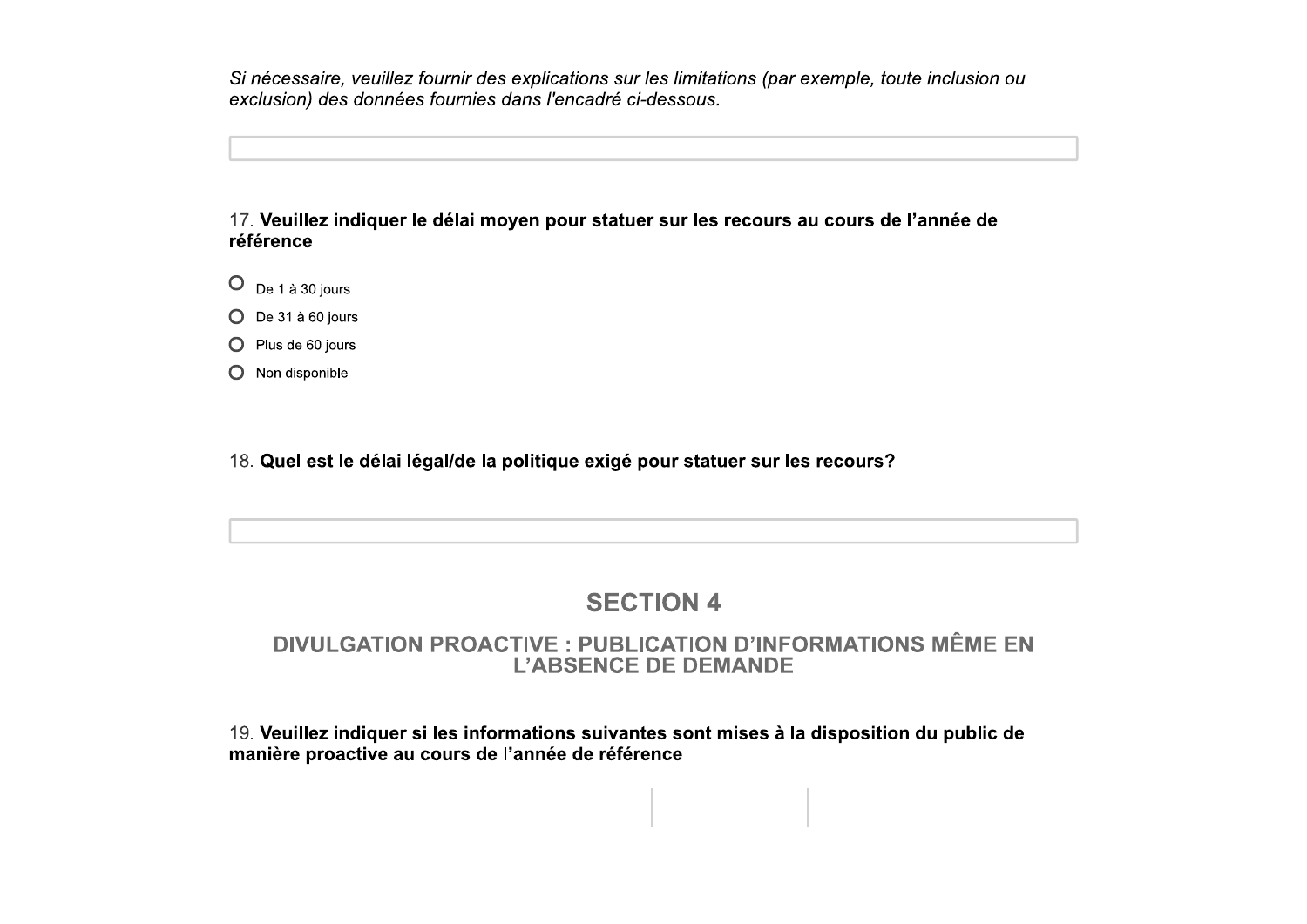|                                                                                                                                                                         | Oui       | <b>Non</b> | Veuillez fournir un lien vers un site web si<br>disponible |
|-------------------------------------------------------------------------------------------------------------------------------------------------------------------------|-----------|------------|------------------------------------------------------------|
|                                                                                                                                                                         | Oui       | <b>Non</b> | Veuillez fournir un lien vers un site web si               |
|                                                                                                                                                                         |           |            | disponible                                                 |
| Rapport annuel                                                                                                                                                          | $\bigcap$ | ∩          |                                                            |
| Liste des registres/documents détenus par l'institution publique                                                                                                        | $\bigcap$ | $\bigcap$  |                                                            |
| Directives sur le processus de demande d'informations auprès<br>de votre institution                                                                                    | ∩         | ∩          |                                                            |
| Les politiques, procédures, manuels et directives officiels qui<br>guident le travail de votre institution                                                              | $\bigcap$ | $\bigcap$  |                                                            |
| Une description de la structure de votre institution, par exemple<br>un organigramme                                                                                    | $\bigcap$ | O          |                                                            |
| Une description des fonctions ou activités clés exercées ou des<br>services fournis par votre institution                                                               | $\bigcap$ | ∩          |                                                            |
| L'ordre du jour du (de la) ministre ou du (de la) responsable le<br>(la) plus haut(e) placé(e) de votre institution, indiquant les<br>personnes qu'il ou elle rencontre | $\bigcap$ | $\bigcap$  |                                                            |
| Les barèmes des salaires pour le personnel de votre<br>établissement                                                                                                    | $\cap$    | ◯          |                                                            |
| Le budget annuel officiel de votre institution                                                                                                                          | $\cap$    | ∩          |                                                            |
| Les rapports financiers annuels (c.-à-d. rapports sur les<br>dépenses) qui ont été soumis pour vérification                                                             |           | $\bigcap$  |                                                            |

 $\mathcal{L}^{\mathcal{L}}(\mathcal{L}^{\mathcal{L}})$  and  $\mathcal{L}^{\mathcal{L}}(\mathcal{L}^{\mathcal{L}})$  and  $\mathcal{L}^{\mathcal{L}}(\mathcal{L}^{\mathcal{L}})$  and  $\mathcal{L}^{\mathcal{L}}(\mathcal{L}^{\mathcal{L}})$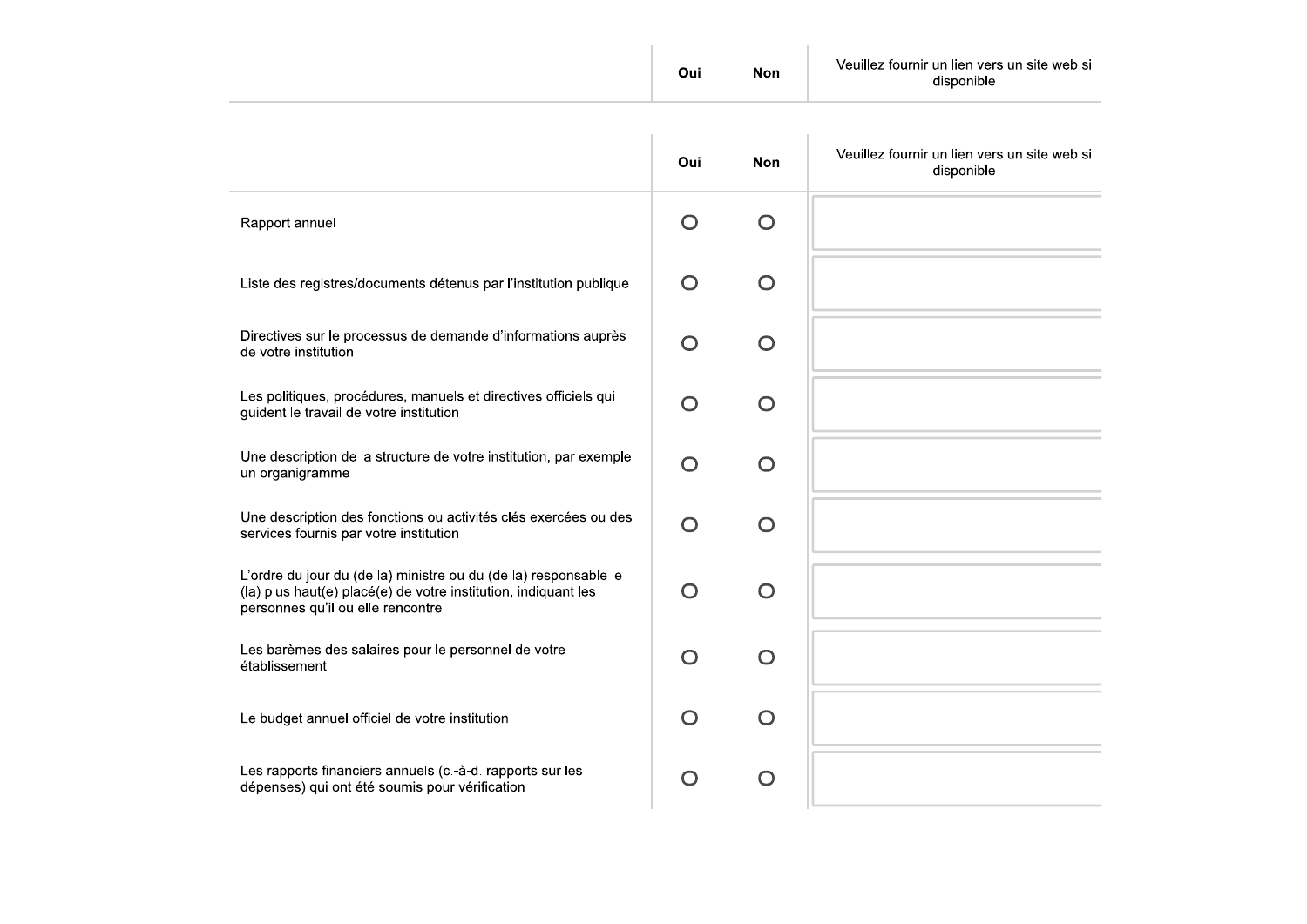|                                                                                                                                                  | Oui | <b>Non</b> | Veuillez fournir un lien vers un site web si<br>disponible |
|--------------------------------------------------------------------------------------------------------------------------------------------------|-----|------------|------------------------------------------------------------|
| Informations sur les résultats des appels d'offres et les copies<br>réelles des contrats (c.-à-d. les contrats dépassant une certaine<br>valeur) |     |            |                                                            |
| Rapport d'audit annuel                                                                                                                           |     |            |                                                            |
| Autre (veuillez préciser)                                                                                                                        |     |            |                                                            |

## **DÉFIS INSTITUTIONNELS**

Cette section recueille des informations sur les défis actuels en matière d'accès public à l'information

20. Veuillez évaluer la capacité de votre institution à remplir les fonctions d'accès à l'information suivantes:

 $\sim 10^{-11}$ 

|                                                       | Très<br>facile | Assez<br>facile | Ni facile ni<br>difficile | Assez<br>difficile | Très<br>difficile | Veuillez |
|-------------------------------------------------------|----------------|-----------------|---------------------------|--------------------|-------------------|----------|
| Le traitement des demandes d'accès à<br>l'information |                |                 |                           |                    |                   |          |

 $\sim$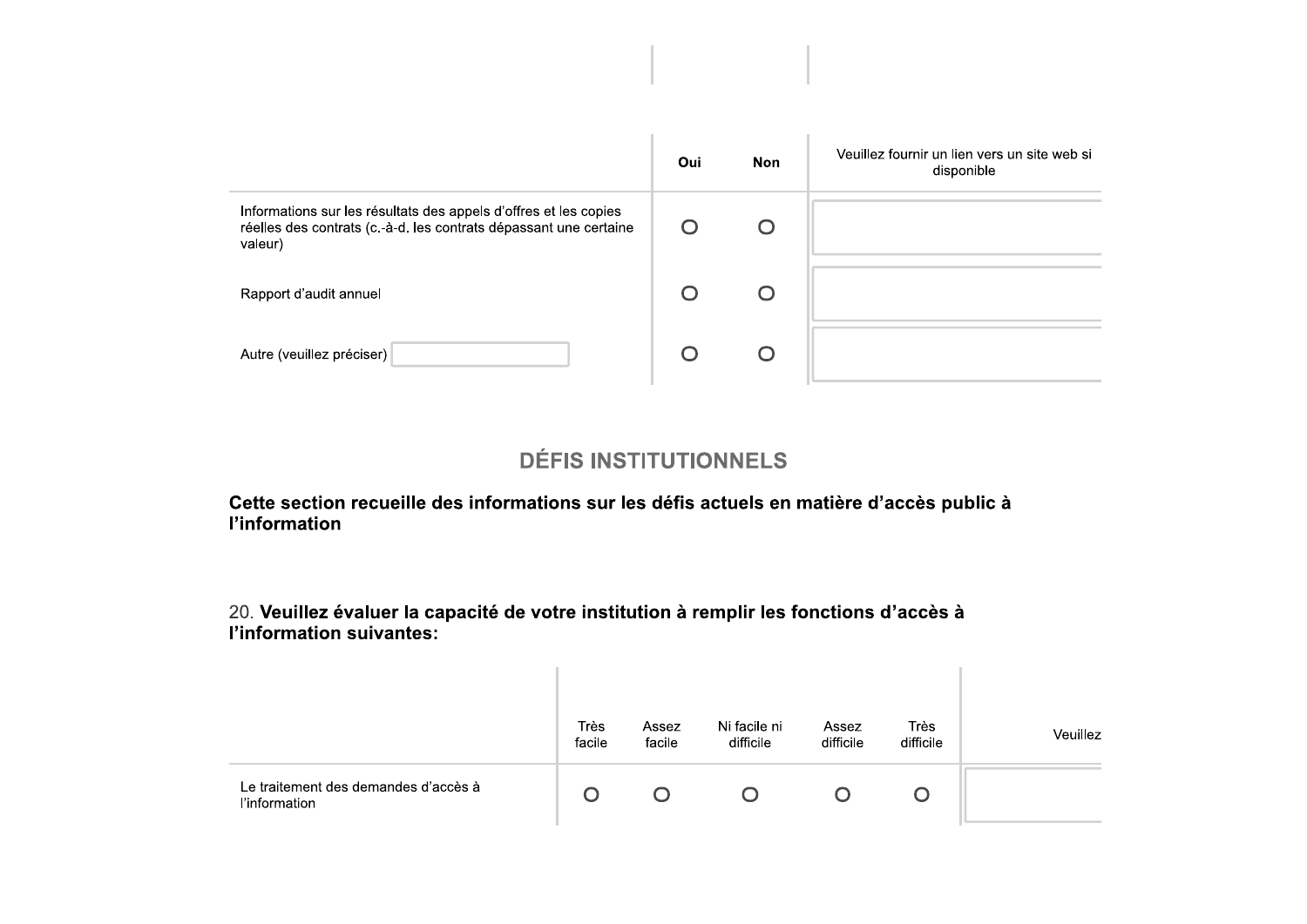|                                                                                                             | Très<br>facile | Assez<br>facile | Ni facile ni<br>difficile | Assez<br>difficile | Très<br>difficile | Veuillez |
|-------------------------------------------------------------------------------------------------------------|----------------|-----------------|---------------------------|--------------------|-------------------|----------|
| Le traitement des recours en matière d'accès à<br>l'information (le cas échéant)                            |                |                 |                           |                    |                   |          |
| La divulgation proactive d'informations                                                                     |                |                 |                           |                    |                   |          |
| Assurer l'accès au processus de demande<br>d'information pour les groupes défavorisés et/ou<br>marginalisés |                |                 | ∩                         | ∩                  |                   |          |
| Dispenser une formation sur la mise en œuvre<br>de la loi/politique relative à l'accès à l'information      |                |                 |                           |                    |                   |          |
| Autre (veuillez préciser)                                                                                   |                |                 |                           |                    |                   |          |

21. Veuillez énumérer ici tout autre effort ou pratique de votre institution pour protéger et<br>promouvoir l'accès public à l'information:



**ENDING**